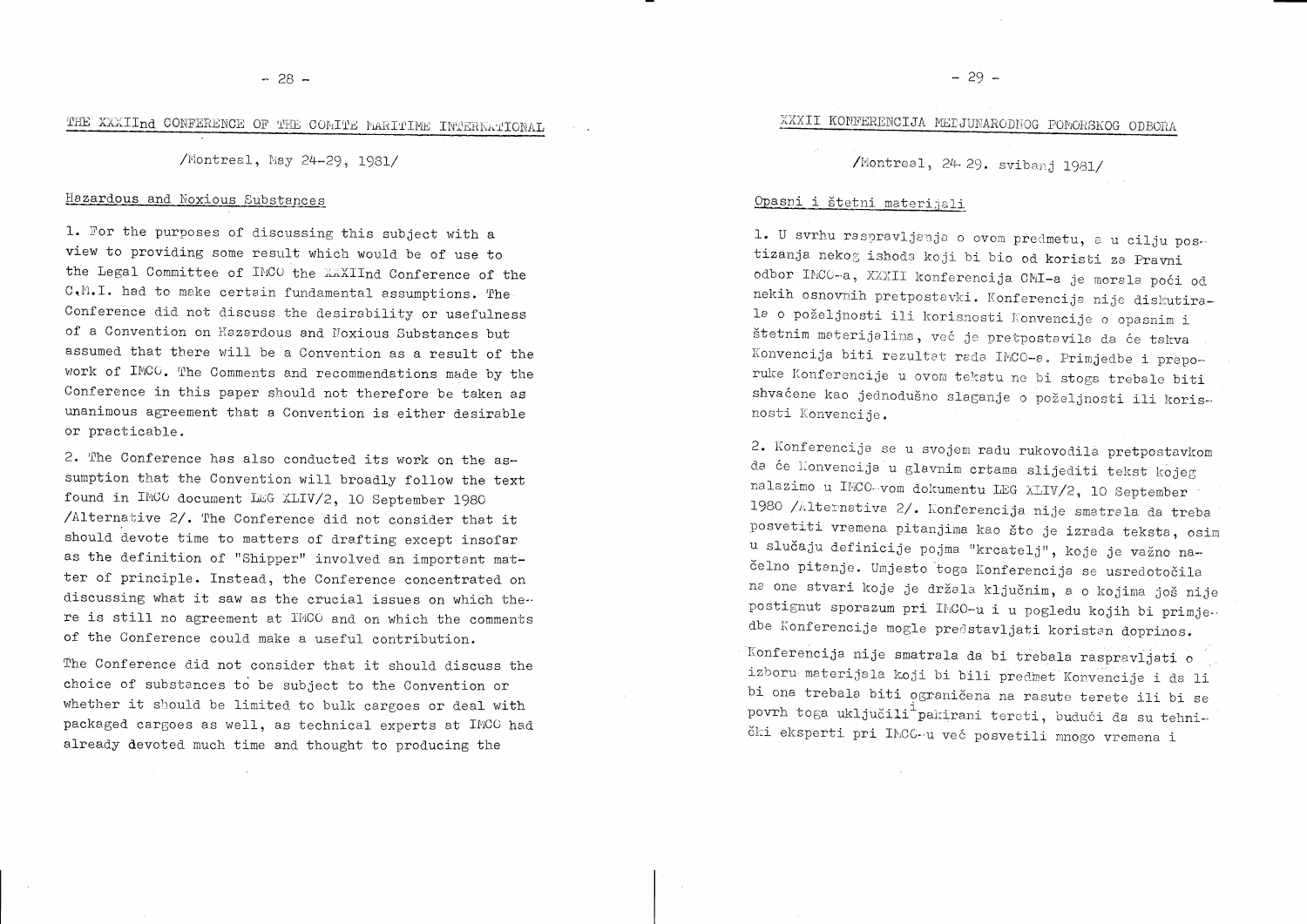present limited list on the premise that only bulk and not packaged cargoes were to be included. As to the choice of risks to be covered, it was assumed that the Convention will apply both to pollution and to fire and explosion risks from those substances.

3. The first matter of principle considered by the Conference was the identity of the person or persons to be liable under the Convention. Although it appeared to have been generally accepted that the shipowner should bear at least part of the liability under the Convention, it was thought that it was important to review this premise and to examine its rationale. It was felt that although there might be some justification for the shipowner bearing liability, such as the fact that he has custody of the cargo and that he holds himself out as a carrier for reward of the cargoes in question, this was not the only reason for the shipowner being liable particularly in the case of a strict liability regime. The purpose of the Convention is to provide compensation for victims of accidents involving hazardous or noxious cargoes and the shipowner is in practice the party who can most easily and effectively be found to provide compensation, even if only for the primary tranche of liability. There are existing and efficient mechanisms for obtaining and enforcing payment of compensation by shipowners, which can be used to cover HNS liabilities.

### The Conference is therefore of the opinion that the shipowner should bear the primary liability under the Convention.

4. The Conference did not discuss whether the liability should be based on fault or should be strict; the assumption was made that the Convention would apply strict liability in the

 $\sim 10^{11}$  km

 $\sim 10^{-11}$ 

razmišljanja u izradi sadašnje ograničene liste pod pretpostavkom da treba uključiti samo rasute terete, a ne i pakirane. Što se pak tiče izbora rizika koji trebaju biti pokriveni, držalo se da će se Konvencija primijeniti na rizike kako zagadjenja, tako i za slučaj vatre i eksplozije takvih materijala.

3. Prvo načelno pitanje kojim se bavila Konferencija bio jë identitet osobe ili osoba koje su odgovorne prema Konvenciji. Iako je izgledalo da je općenito prihvaćeno kako bi brodovlasnik trebao snositi u najmanju ruku dio odgovornosti prema Konvenciji, mislilo se da je ipak važno razmotriti ovu pretpostavku i ispitati njezinu opravdanost. Smatralo se da možda postoji neko opravdanje za odgovornost brodovlasnika, kao npr. činjenica da on čuva teret i da nastupa kao vozar takvih tereta uz naplatu, no to nije bio jedini razlog da brodovlasnik bude odgovoran, osobito u slučaju režima objektivne odgovornosti. Svrha ove Konvencije je da predvidi naknadu za šrtve nesreća u vezi s opasnim i štetnim teretima, a u praksi je brodovlasnik ona strana koju je najlakše i najdjelotvornije naći za pružanje naknade, makar samo i za primarni dio odgovornosti. Postoje djelotvorni mehanizmi za dobivanje i prinudnu naplatu naknade od strane brodovlasnika, koja se može koristiti za pokriće ObM odgovornosti.

## Konferencija je zbog toga mišljenja da bi prvenstvenu odgovornost prema Konvenciji trebao snositi brodovlasnik.

4. Konferencija nije raspravljala o tome da li se odgovornost treba temeljiti na krivnji ili treba biti objektivna; pretpostavilo se da bi Konvencija primjenjivala objektivnu

 $\overline{\mathcal{C}}_{\chi}$  ,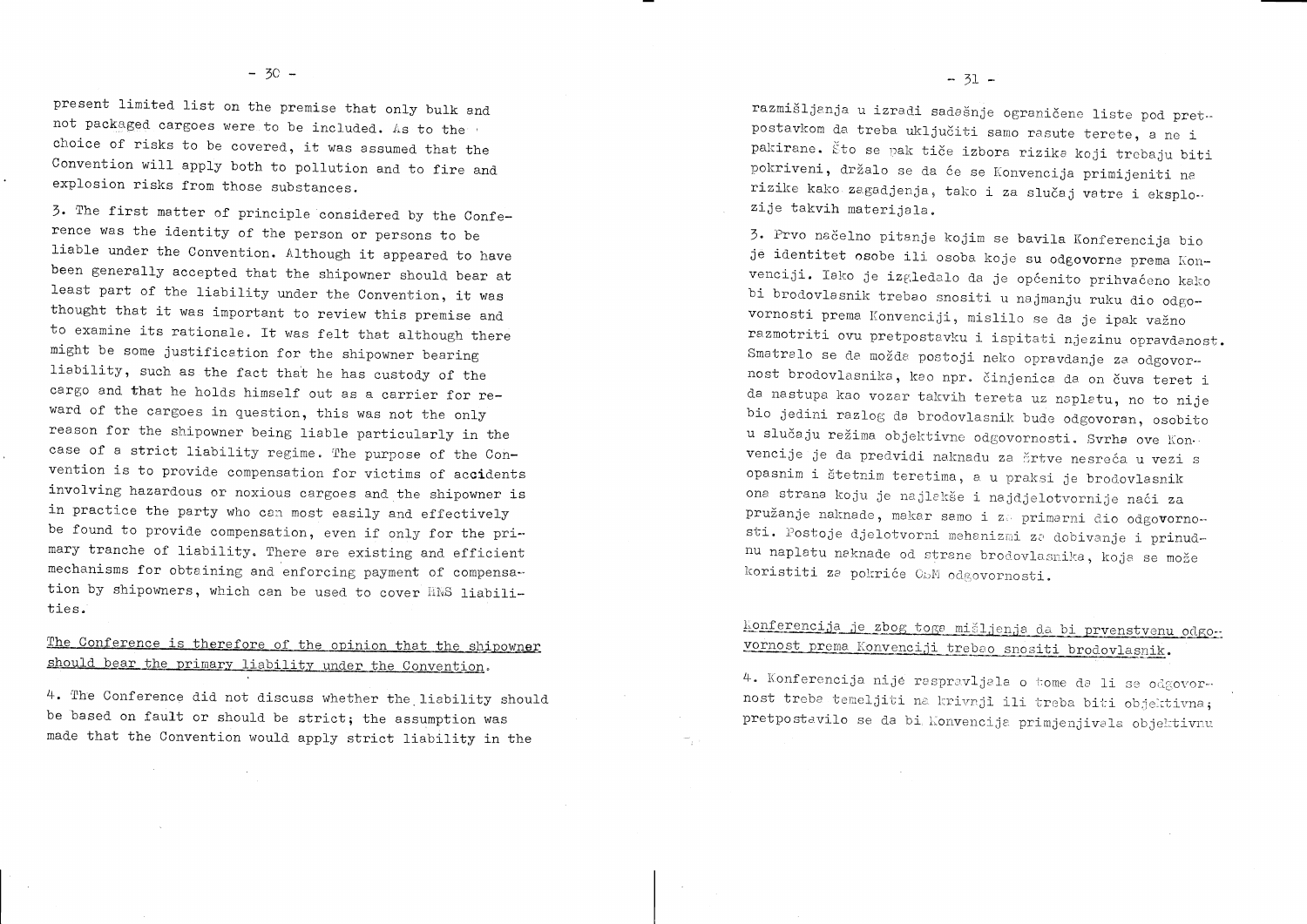$\ddot{x}$ 

form contained in Alternative II or in some other modified form.

5. The Conference did however discuss the question of limitation of the shipowner's liability. It was agreed that limitation should be allowed. There were strong indications that cover would be available through shipowners' P & I Clubs provided that limitation at a reasonable level was allowed. Liability without the benefit of limitation would prevent insurance cover from being available. It will assist in ensuring the continued availability of reasonable coverage if all liabilities - liability under the HNS Convention as well as other contractual, tortious and strict liabilities - were to be covered within the same fund. A proliferation of separate funds would be detrimental to the availability of adequate insurance cover in the long term. Furthermore, it had been agreed at the diplomatic conference leading to the Convention of Limitation of Liability for Maritime Claims in 1976 that liabilities arising from the carriage of hazardous cargoes should come within that Convention. Exclusion of HNS Convention liabilities from the 1976 Limitation Convention would be in direct conflict with the terms of the latter Convention. For these reasons and also because any result providing for higher limitation of liability than that found in the 1976 Convention would hinder the entry into force of the 1976 Convention.

The Conference is of the opinion that the shipowner should be entitled to limit his liability under the HNS Convention in accordance with the 1976 limitation Convention and that there should not be a separate fund for HNS liabilities.

6. As a result of this conclusion, and on the assumption that further compensation needs to be found for victims of

 $\sim 10^7$ 

 $\sim 10^7$ 

odgovornost u obliku sadržanom u Alternativi II, ili u nekom drugom modificiranom obliku.

5. Na Konferenciji se ipak raspravljalo pitanje ograničenja odgovornosti brodovlasnika. Postignut je sporazum da ograničenje treba dopustiti. Postoje značajni nagovještaji da bi se moglo dobiti pokriće P & I klubova brodovlasnika pod uvjetom da se dozvoli takvo ograničenje do razumne granice. Odgovornost bez prednosti koje pruža ograničenje dovela bi do toga da se ne bi moglo dobiti pokriće osiguranja. To bi pripomoglo da se osigura kontinuirana dostupnost razumnih pokrića, čak i onda kada bi se sve ostale odgovornosti - odgovornost prema OSM Konvenciji, kao i druge ugovorne, izvanugovorne i objektivne odgovornosti - pokrivale iz istog fonda. Pojava mnoštva odvojenih fondova loše bi djelovala na dostupnost odgovarajućeg pokrića osiguranja ako se gleda dugoročno. Nadalje, na Diplomatskoj konferenciji koja je dovela do zaključenja Konvencije o ograničenju odgovornosti za pomorske tražbine 1976, došlo se do sporazuma da se odgovornost koja proizlazi iz prijevoza opasnih tereta treba uključiti u tu Konvenciju. Isključenje odgovornosti prema OŠM Konvenciji iz Konvencije o ograničenju iz 1976. bilo bi u neposrednoj suprotnosti s odredbama ove potonje Konvencije. Zbog ovih razloga, a i zbog toga što bi svaki ishod koji bi tražio veće ograničenje odgovornosti nego ono što ga nalazimo u Konvenciji iz 1976. priječio stupanje na snagu Konvencije iz 1976,

Konferencija je mišljenja da bi brodovlasnik trebao biti ovlašten na ograničenje svoje odgovornosti prema Och Konvenciji u skladu s Konvencijom o ograničenju iz 1976. i da ne bi smio postojati poseban fond za OSM odgovornost. 6. Kao rezultat ovog zaključka i pod pretpostavkom da treba naći daljnju naknadu za žrtve nesreća u vezi ODM,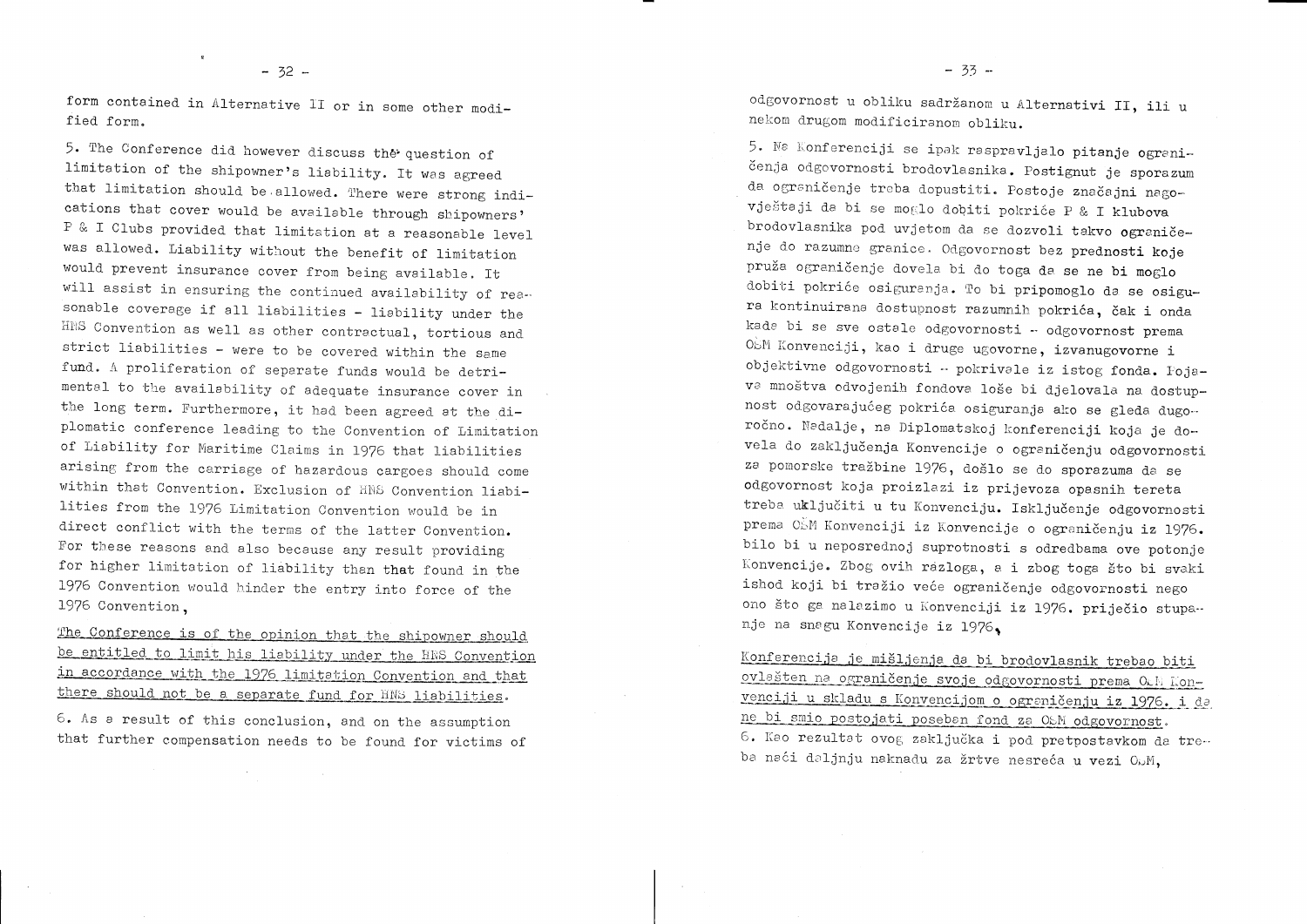accidents involving HNE, the Conference considered from where such extra compensation should come. Whilst it was suggested that providing compensation on the scale which might be necessary in the event of a really catastrophic event involving HNS occurring might be ultimately a governmental task, it was assumed that there was to be a tranche of private liability above that borne by the shipowner, which should be placed on those interested in the cargo, presently designated in the IMCC draft as the "shipper".

The definition of the shipper was considered to be one of the most complicated and difficult aspects of the Convention and it was acknowledged that despite its apparent circularity the definition contained in Article 1 /4/ of the IMCO text is as effective a definition as is possible. Although it is essential to be able to identify accurately the person upon whom enormous new liabilities are placed, the choice of shipper rather than consignee, person entitled to the bill of lading, or other person interested in the cargo is less important than the necessity of imposing an insurance obliquation upon a party involved in the maritime carriage in addition to the shipowner. Nonetheless it was suggested that there might be problems of identifying the insured and of proving an insurable interest, although these could be overcome provided that the insurance would sever any person who would be deemed to be the shipper of the consignment in question. Therefore it is clear that the availability of insurance for the shipper's liability is at least as important as the fact of liability of the shipper. It was indicated that although there might be a problem of spread of risk if the scope of the Convention is limited, insurance capacity is

 $\sim 10^{-10}$ 

 $\sim$ 

 $\sim 10^{11}$ 

Konferencija je razmatrala izvore takvih dodatnih naknada. Dok se predlagalo da bi pružanje naknade u opsegu koji bi mogao postati potreban u slučaju prave katastrofe izazvane s OŠM morao biti zadatak države, isto se tako pretpostavilo da bi trebao postojati jedan dio privatne odgovornosti, pored one koju snosi brodovlasnik, a trebao bi pasti na one koji su zainteresirani za teret - u ovom času označeni su u nacrtu IMCO-a kao "krcatelji".

Definicija krcatelja smatrala se jednim od najsloženijih i najtežih vidova Konvencije i svi su prihvatili da je unatoč njezinoj očitoj općenitosti definicija sadržana u članu 1 /4/ IMCO teksta najbolja moguća. Iako je od bitne važnosti da se bude u mogućnosti odrediti osobu na koju se stavlja/nove, ogromne odgovornosti, pitanje izbora krcatelja umjesto primatelja - odnosno osobe na koju je ispostavljena teretnica, ili drugu osobu zainteresiranu za teret - manje je važno od potrebe da se stvori obveza osiguranja za jednu od stranaka uključenih u pomorski prijevoz, uz brodovlasnika. Usprkos tome bilo je rečeno da bi moglo biti teškoća oko odredjivanja osiguranika i dokazivanja osigurljivog interesa, iako bi se te teškoće moglo prebroditi pod uvjetom da bi osiguranje pokrilo bilo koju osobu koju bi se smatralo krcateljem pošiljke u pitanju. Zbog toga je jasno da je mogućnost osiguranja krcateljeve odgovornosti barem isto tako važna kao i činjenica odgovornosti samoga krcatelja. Ukazano je da iako bi se mogla pojaviti teškoća zbog proširenja rizika ako bi opseg Konvencije bio ograničen, postoji mogućnost osiguranja krcatelja pod uvjetom da je osiguranje ograničeno na razumnu sumu i pod uvjetom da prvi dio odgovornosti snosi brodovlasnik. Ako bi osiguranje krcateljeve odgovornosti padalo,

 $\pm$  - 35 -